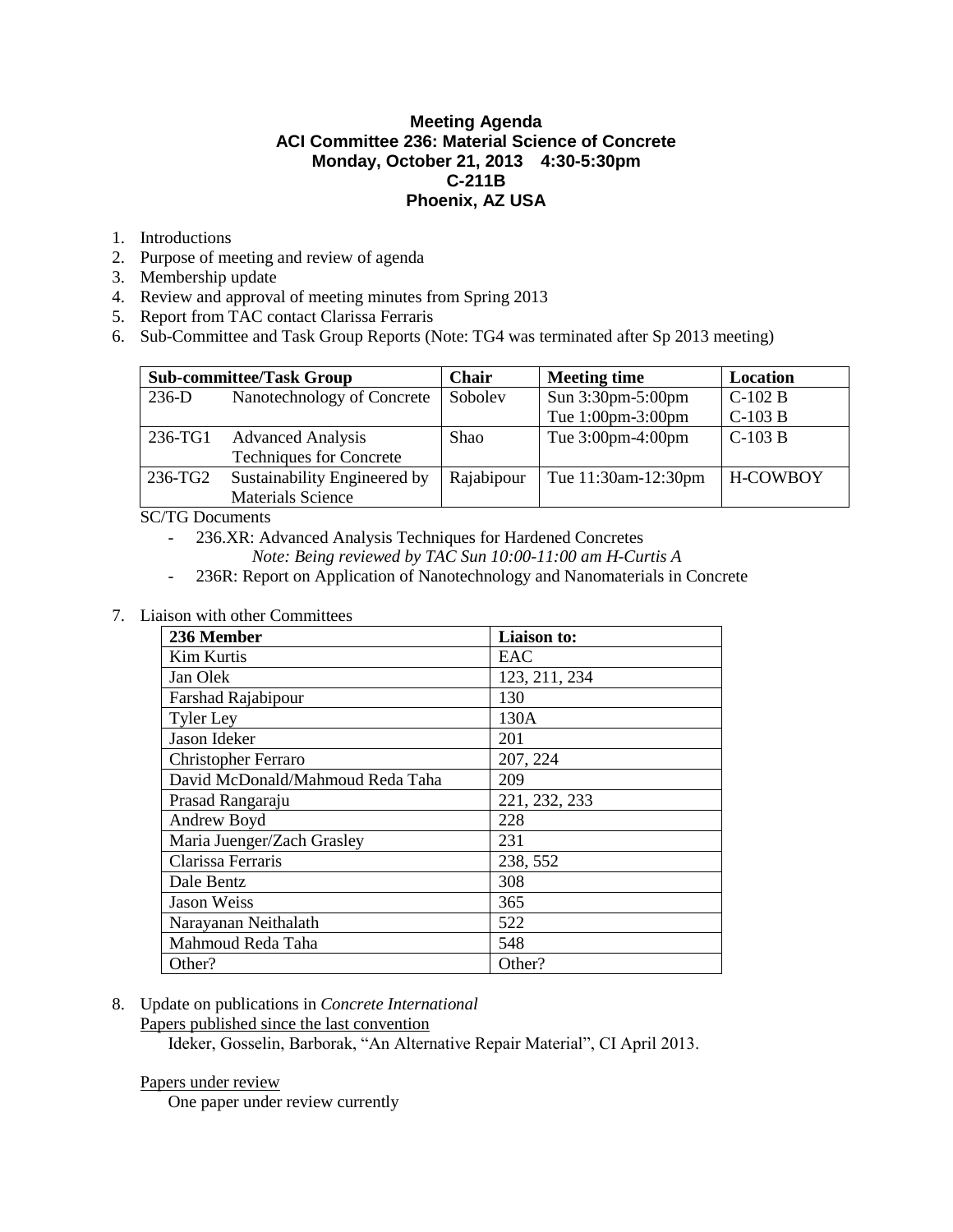Papers with abstracts approved by R. Donahey

Alkali-activated slags – S. Peethamparan and A. Radlinska

Papers suggested but not (yet) submitted

- Structural concrete with lightweight synthetic particles  $M$ . D'Ambrosia
- Classification of Fly Ash with new characterization techniques T. Ley
- Methods for testing concrete for permeability on site M. Basheer and M. Nokken
- Self-healing and bio-inspired materials Mondal and Ferron
- 9. Sessions at this convention:

"Bio-Inspired Construction Materials"

Mondal and Wang

Wednesday, October 23, 11:00AM – 1:00PM, H-Ellis East

10. Future sessions:

SP and session deadlines: [http://www.concrete.org/Technical/documents/130930-B-](http://www.concrete.org/Technical/documents/130930-B-SP_and_Technical_Sessions_Deadlines_000.pdf)SP and Technical Sessions Deadlines 000.pdf

Spring 2014 – Reno, NV

# **(Final request by October 25, 2013)**

- Cementitious Materials for Nuclear Waste Containment (Kurtis, Sanchez, Juenger, with Cozzi)
- Hydration of Low Portland Cement Binders, Part I: Recent Advances in Experiments and Modeling (Bullard and Sant)

## Fall 2014 – Washington, DC

# **(Submit prelim. session request by October 25, 2013; SP deadline is past)**

- Aggregate Optimization and Packing (K. Sobolev with help from Eric Kohler and Raissa Ferron)
- Novel Characterization Techniques and Advanced Cementitious Materials: Tribute to James J. Beaudoin (M. Pour-Ghaz with help from A. Alizadeh)
- In situ transport measurements (co-sponsor with 228, M. Nokken and A. Boyd). Call for papers in CI: abstracts submitted by March 1, 2014 to co-organizers.

Suggestions with unspecified future dates

## **Sp 2015 Kansas City (SP request deadline is past) – F 2015 Denver – Sp 2016 Milwaukee – F 2016 Philadelphia – Sp 2017 Detroit**

- Inorganic mineral replacements in concrete (with an interest in high volume replacements >50%) (Sant) perhaps with 231 and 130
- By-product utilization center started by Naik would be good for Milwaukee in Spring 2016 (Sobolev) perhaps session in honor of Naik with 232 and 130
- Type II Cement (Ideker)
- Advanced analysis techniques (J. Hartell and Shao)
- Cement-admixture interactions (Kamal Khayat, Tyler Ley)
- 11. New Business and Announcements
	- ACI co-sponsored: Tradition and Innovation Conference 60 Years of Construction in Transilvania, Technical University of Cluj-Napoca, November 7-9, 2013, Cluj-Napoca, Romania
	- CIC 2014, Oslo, Norway, June 11-13, 2014 [\(http://www.cic2014.com\)](http://www.cic2014.com/)
	- The Corvallis Workshops: Innovative Characterization Tools to Assess Performance of Cement‐Based Materials, Corvallis, Oregon, July 15-18, 2014
	- 10<sup>th</sup> fib International PhD Symposium in Civil Engineering, Quebec, Canada, July 20-23, 2014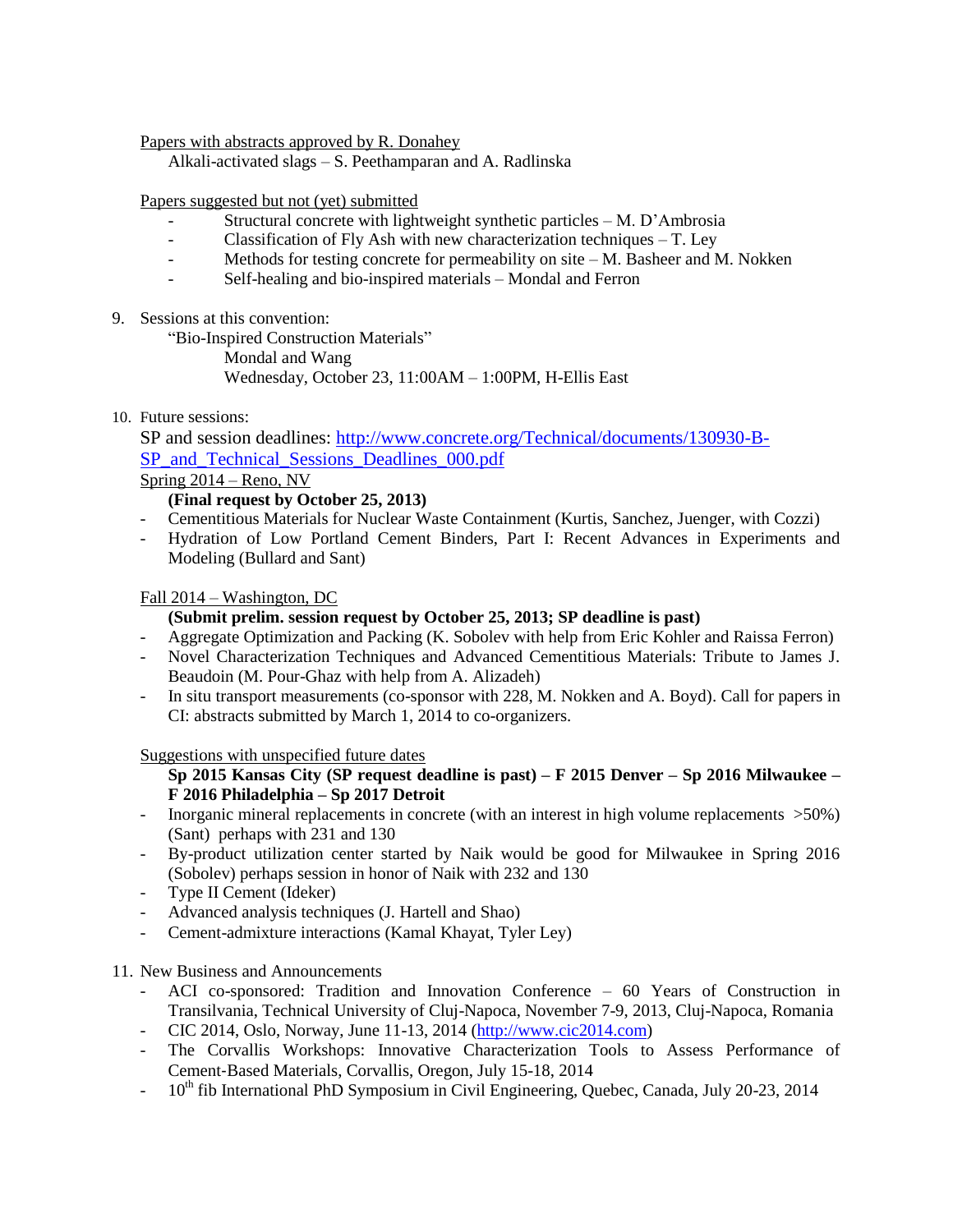- ACI co-sponsored: 1st International Conference on Construction Materials and Structures (ICCMATS), 24-26 November 2014, Johannesburg, South Africa
- ACI co-sponsored: NICOM 5, Chicago May 2015 [\(www.nicom5.org\)](../../../../../AppData/Local/Microsoft/Windows/Temporary%20Internet%20Files/Content.Outlook/AFHAG01V/www.nicom5.org)
- ACI co-sponsored: International Symposium on Non-Destructive Testing in Civil Engineering (NDT-CE), September 15 - 17, 2015, Berlin, Germany
- 12. Next meeting Monday afternoon at ACI Spring 2014 in Reno
- 13. Adjourn